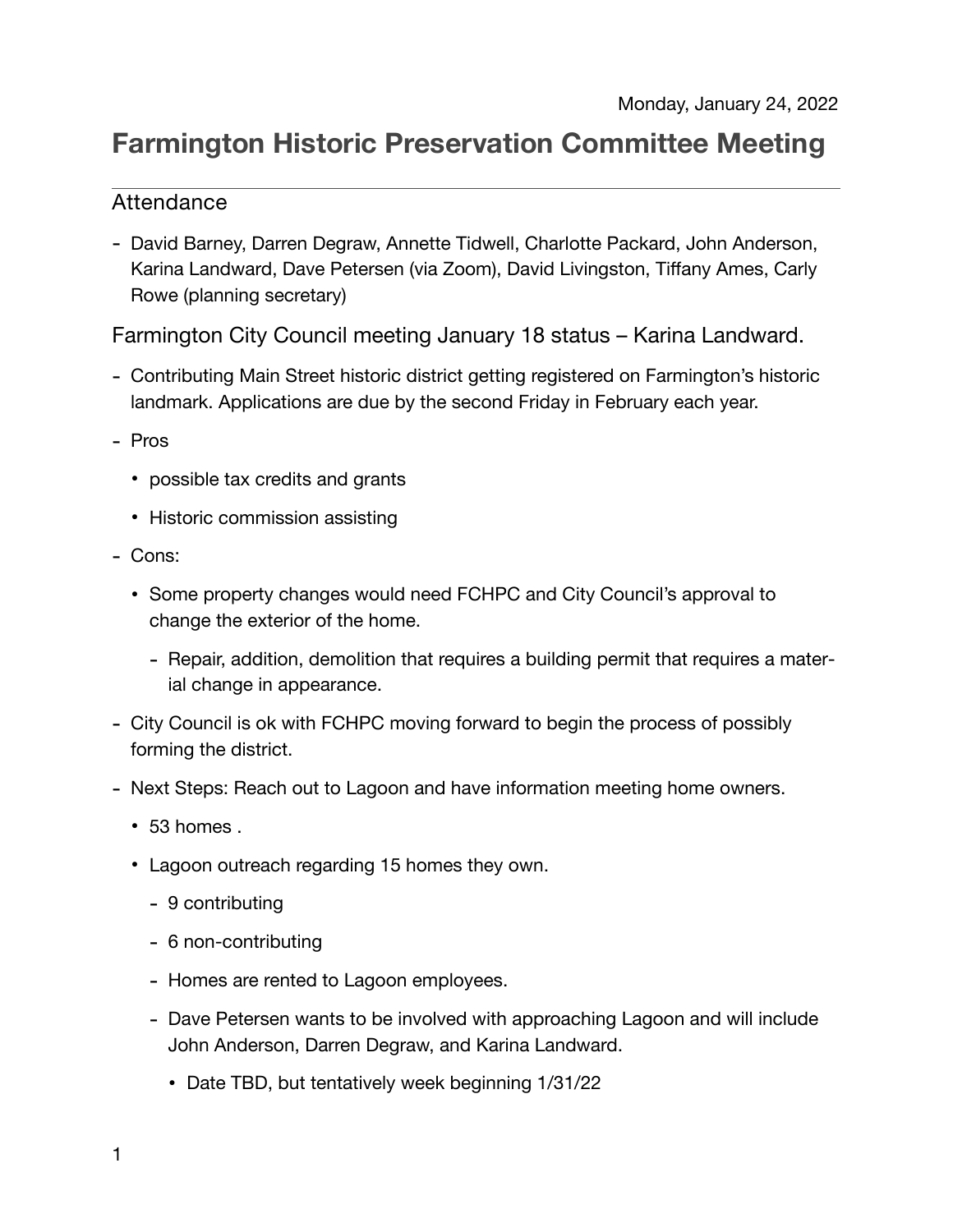# Multiple Resource Documentation-Sheri Murray Elis (Historic Consultant)

- National registry that is reviewed by the state in the same manner a state listing is reviewed.
	- <https://www.nps.gov/subjects/nationalregister/upload/NRB16B-Complete.pdf>
- Researched because of the Alley Rose house
- Comparable to a National register district, but doesn't require that you have a continuous set of buildings.
	- Listed and focused on a theme, time period, or property type rather than limited by just physical boundaries.
		- FCHPC would need to fill out form to create registration criteria that is somewhat more lenient than just an individual house qualifying as a historic property.
		- Internal criteria that follows criteria A, that creates thresholds that the property needs to meet to be included.
			- Individual properties could be nominated under the umbrella document set-up in the criteria set-up.
				- Annette will begin the research to find homes that aren't currently included in an historic district so FCHPC can determine the criteria for an umbrella document that could potentially add more homes.
			- A house should be nominated at the same time the Multiple Resource documentation form is submitted.

- Sheri's potential fee to work with FCHPC ranges from \$2,000-\$2,500.

Ezra T. Clark home – grant status update. (Certificate of Historical Appropriateness Review).

- The grant was for 2020-2021. He has until 8/31/2022 to finish the roof or the grant will be canceled.
	- If the grant is canceled, FCHPC will not be able to apply for another grant until 2023.
	- The question was raised about the recent addition of a three meter power box and the Commission's concerns about having a triplex in the home. David Barney reached out to Andrew regarding the meter. Andrew does want the triplex so he